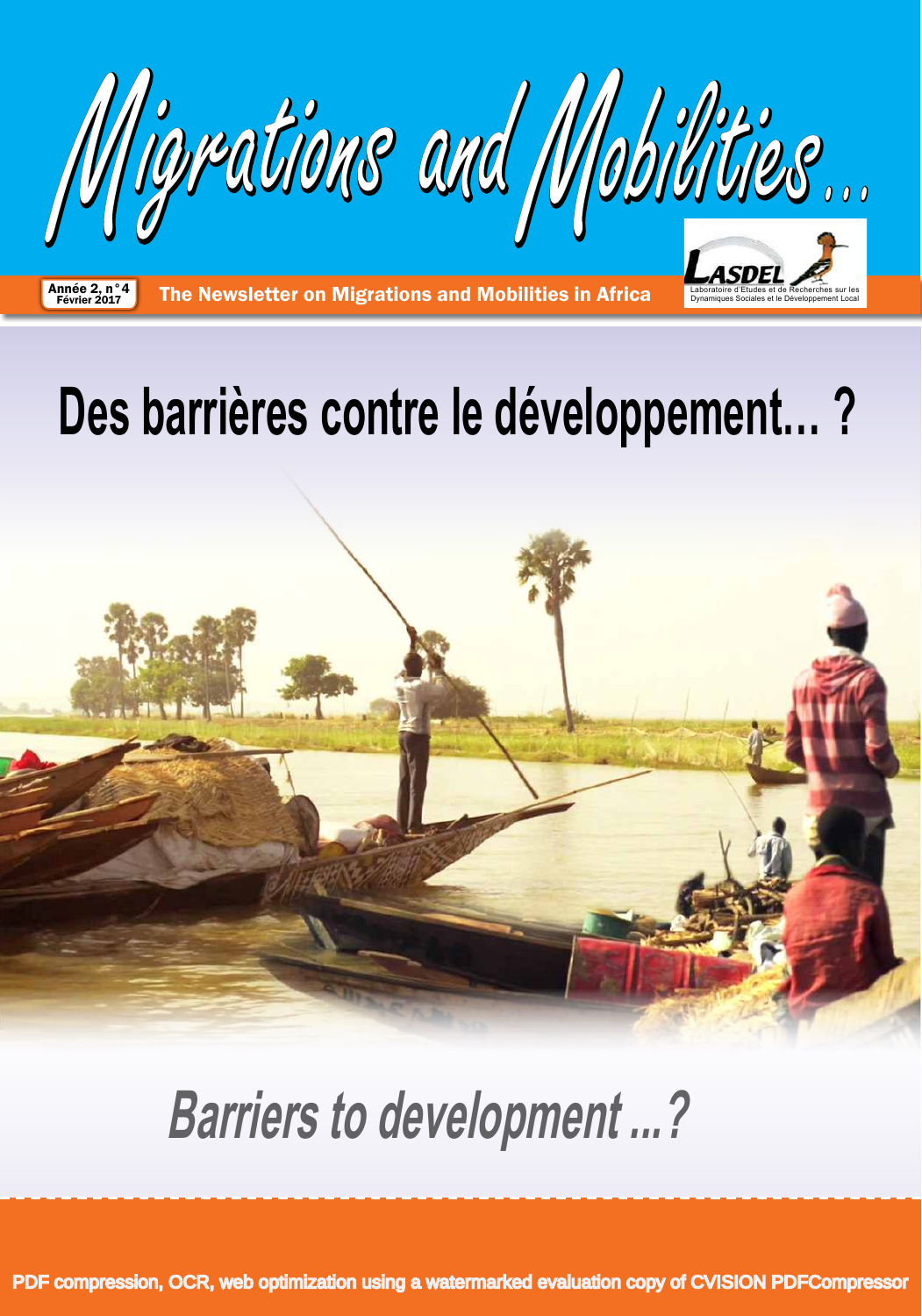Page 2

• The fourth issue of<br>this Newsletter *Migrations* and Mobilities highlights some concrete cases of migrations and mobilities in Africa, including interactions between their actors.

• The M & M Letter aims to promote researchers voices to review knowledge on the migrations and mobilities in Africa, based on real fieldworks.

• Various researches are briefly presented focusing on mobility and migration, in Burkina-Faso, Liberia, Mali, Morocco or other countries.

Mobilité, migration et installation des places religieuses: Cas des églises de migrants chrétiens au Maroc

How Sedentarist and Nomadic Metaphysics Simultaneously Challenge and Reinforce (Dual) Citizenship Claims for Liberia 4

Socio-anthropological study of networks and market strategies of Ivorian female actors

Entre résistance locale et valorisation nationale de la participation politique des « Maliens de l'extérieur » 8

Identity on move : reception centres at the heart of the process of 10 loss of displaced children's names

a pertinence des questions migratoires n'est<br>
plus à démontrer. Elles font partie de l'agenda<br>
politique des gouvernants. Et ceci d'une part pour plus à démontrer. Elles font partie de l'agenda ceux qui souhaitent poser des barrières, clôturer leur espace géographique et se ''défendre '' contre ce qu'ils appellent une ''invasion'' de migrants. Et d'autre part, pour ceux qui subissent le refoulement de leurs citoyens ou constatent le départ massif de leurs bras valides. Pour ces derniers, le départ en migration de leur jeunesse qualifiée (ou non) est une manière de réguler les tensions sociales, d'éviter de fournir des réponses au chômage, aux guerres, aux conflits économiques, militaires ou même politiques qui sont devenues légions sur la planète. Divers discours présentent les phénomènes migratoires à travers le prisme étriqué de l'arrivée en occident des pauvres du monde, venus d'Afrique, du Moyen Orient ou d'ailleurs.

4

7





Migrations and Mobilities

#### **Highlights**

Le décret migratoire de Donald Trump, à peine élu président des Etats-Unis en est une illustration, alors que Marine Le Pen espère littéralement fermer davantage la France à toute immigration, légale ou illégale, si elle était élue. Pour renforcer encore une Europe qui ressemble de plus en plus à une forteresse, en raison de la sécurisation des migrations.

Or, les migrants sont d'abord et avant tout des personnes humaines qui se déplacent comme tous les autres, à la recherche d'un mieux vivre. **Les ''migrants'' emportent avec eux leurs rêves et leurs espérances. Les ''migrants'' apportent à chaque fois leurs savoirs, leurs expériences,**  leurs compétences. Qu'ils soient des migrants économiques ou intellectuels, des réfugiés politiques ou des aventuriers, des coopérants (ou assistants techniques) ou des exilés de force. La création de camps à ciel ouvert à travers la mise en place de politiques restrictives du déplacement humain ne semble pas véritablement freiner la situation. Ceci devrait fournir aux politiciens des raisons pour repenser différemment la question migratoire. Et pourtant !

**M** igration issues are obviously relevant. They<br>are included on the political agenda of the<br>Heads of States. There are relevant, on the one are included on the political agenda of the Heads of States. There are relevant, on the one hand, for those who wish to set up barriers, close their geographical space and "defend" against what they call an "invasion" of migrants; and on the other hand, for those who suffer the repression of their citizens or face the massive departure of their workforce. For these latter, the migration of their qualified youth (or not) is a way of regulating social tensions, of circumventing unemployment issues, wars, economic, military or even political conflicts that become recurrent on the planet. Migratory phenomena is presented in various discourses through the narrow prism of the arrival in the West of the misery of the world, coming from Africa, the Middle East or elsewhere.

Les questions migratoires prennent de plus en plus d'ampleur auprès des chercheurs, notamment en sciences sociales. Les dernières violences xénophobes en Afrique du Sud, contre d'autres africains, témoignent de l'existence encore d'atavismes particuliers. En attendant l'utopie de sociétés closes, fermées, protégées contre d'autres êtres humains dont la force de travail est par ailleurs exploitée sans fins, et parfois nécessaire, il convient d'interroger comment les migrations contribuent au développement de sociétés dites de départ ou celles dites d'arrivée. **Examiner les liens entre migration et développement, mesurer en quoi le déplacement des personnes, des compétences, des intelligences, des cultures, apporte une contribution substantielle à chaque peuple, aux pays d'accueil, aux pays de réception, devrait être l'objectif des décideurs**.

> This fourth issue of the  $M \& M$  biannual newsletter explores new questions by giving more voice to research on migration

Mais, y a-t-il encore des pays d'accueil et des pays de départ ? Y-a-t-il encore vraiment des pays de transit et des pays d'accueil ? De nombreux pays cumulent ces qualificatifs. Piégés dans le conflit libyen qui refuse de s'achever, sous les yeux des puissances internationales, incités par la répression féroce en Syrie, chassés par la pauvreté en général et la prédation continuelle des ressources sans une meilleure redistribution des maigres fruits produits, excédés par la mauvaise gouvernance, un flux croissant de personnes partiront. Malgré les drames, malgré Lampedusa, malgré … tout. Mais qu'est-ce que partir ? Partir loin de chez soi ? Partir loin des siens ? **Les pauvres d'ici font les riches d'ailleurs. Chaque fois que des barrières politiques, économiques, sécuritaires ou autres seront dressées pour freiner le déplacement des êtres humains, le développement connaîtra un coup de frein. Ce seront des barrières contre le développement de l'Humanité.** 

Ce quatrième numéro de la lettre semestrielle M & M explore de nouveaux questionnements en donnant davantage la parole aux recherches menées sur les migrations et les mobilités.

#### In this edition :

## Des barrières contre le développement… ?

*Dr Elieth Eyebiyi*

## **Edito**

The new immigration decree of Donald Trump, barely elected president of the USA, is an illustration, while Marine Le Pen hopes, if elected, to literally close the door to any immigration (legal or illegal) to further strengthen a Europe looking more and more like a fortress, due to the security of migration.

Yet migrants are first and foremost human persons who move like all others in search for a better life. **The "migrants" carry with them their dreams and hopes. The "migrants" bring each time their knowledge, their experiences and their skills w**hether they are economic or intellectual migrants, political refugees or adventurers, cooperants (or technical assistants) or forcible exiles. The creation of open-air camps as part of the implementation of policies restricting human displacement is not a real curb. This should drive politician to rethink the issue of migration differently. Yet!

Migration issues are becoming increasingly important to researchers, particularly in the social sciences. The latest xenophobic violence in South Africa, against other Africans, demonstrates the existence of a specific atavisms. Pending the utopia of closed societies,

protected from other human beings whose labor-power sometimes necessary is exploited endlessly, it is important to examine how migration contributes to the development of so-called societies of departure and those of destination. **Policymakers should aim to examine the links between migration and development, to measure how the displacement of individuals, skills, intelligences, cultures, makes a substantial contribution to each people, in host countries, in receiving countries**. But are there still host countries and countries of departure? Are there still countries of transit and host countries? More and more countries have combined

Trapped in the endless Libyan conflict, under the eyes of the international powers, prompted by the fierce repression in Syria, driven by poverty in general and the continual predation of resources without a better redistribution of the revenues, exceeded by bad governance, more and more people will leave. Despite the tragedies, despite Lampedusa, despite ... everything. But what is it to leave? Getting away from home? Getting away from his family? The poor here make the rich elsewhere. **Whenever political, economic, security or other barriers are established to curb the movement of human beings, development will be held back. These will be barriers against the development of humanity**.

these qualifications. and mobility.

[PDF compression, OCR, web optimization using a watermarked evaluation copy of CVISION PDFCompressor](http://www.cvisiontech.com)

## **Barriers to development ...?**

Whenever political, economic, security or other barriers are established to curb the movement of human beings, development will be held back. These will be barriers against the development of humanity.

*Dr Elieth Eyebiyi*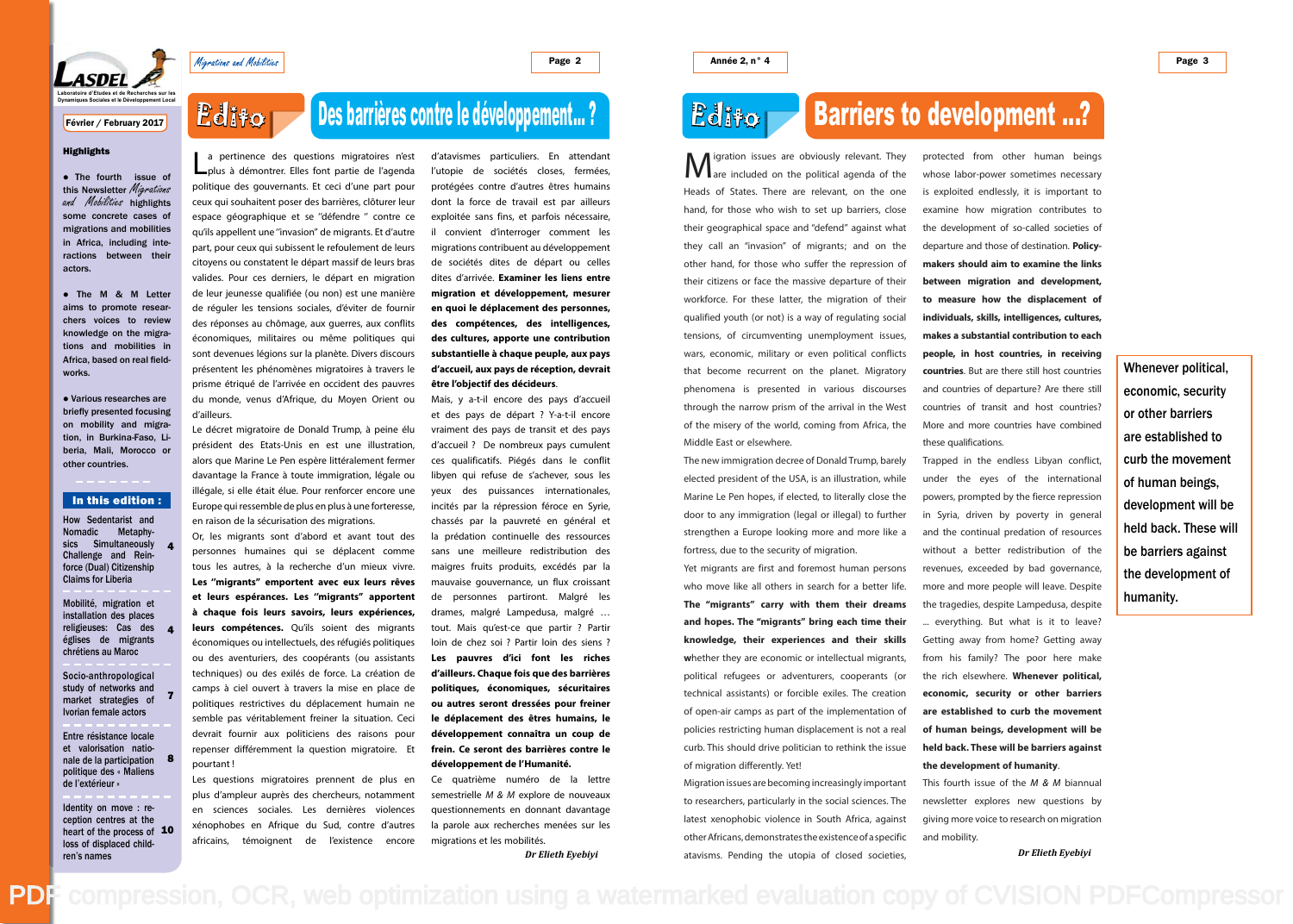#### Migrations and Mobilities

#### Page 4

Policy-makers should aim to examine the links between migration and development, to measure how the displacement of individuals, skills, makes a substantial contribution to each

Johara BERRIANE

Ahmad al-Tijânî de Fès Un sanctuaire soufi aux

Histoire et Perspectives Méditerranéennes

intelligences, cultures, people, in host countries, in receiving countries.

Interior istorical and contemporary migration to/from Liberia<br>has simultaneously challenged and reinforced the<br>merits of Liberia's legal citizenship framework, thereby has simultaneously challenged and reinforced the merits of Liberia's legal citizenship framework, thereby influencing the introduction in 2008 and subsequent postponement in passage of a proposed dual citizenship bill. While the proposed bill is an attempt to reconcile the

(forced) migration of hundreds of thousands before, during, and after intermittent armed conflict in Liberia,

La migration historique et contemporaine du/vers le cadre juridique de la citoyenneté Libérienne, influençant Libéria a simultanément mis en cause et renforcé le ainsi l'introduction en 2008 et le report ultérieur de l'adoption d'un projet de loi sur la double nationalité. Alors que le projet de loi vise à concilier la migration (forcée) de centaines de milliers de personnes avant, pendant et après le conflit armé intermittent au Libéria, il a été reporté parce que pour certains, la naturalisation à l'étranger est un rejet des principes de citoyenneté libérienne. J'ai exposé comment les choix divergents



Between Rootedness and Rootlessness: How Sedentarist and

Nomadic Metaphysics Simultaneously Challenge and

Reinforce (Dual) Citizenship Claims for Liberia

**Robtel Neajai Pailey, Researcher, IMI Oxford, UK**

citizenship status choices of respondents represent a continuum of nomadic and sedentarist metaphysical thinking thereby simultaneously strengthening and challenging claims for dual citizenship.

Since the late 1990s, Morocco has been transited by  $\sum a$  growing number of sub-Saharan migrants on their way to Europe. Due to the reinforcement of EU-border a growing number of sub-Saharan migrants on their way to Europe. Due to the reinforcement of EU-border controls, the transit space that Morocco used to be has gradually become a "buffer zone" for Europe where many migrants are blocked and have to rethink their migration projects. Since that time, Sub-Saharan migrants tend to increasingly settle in Moroccan cities where they were able to integrate in specific niches of the local economy. Today, many gained residency and became visible through their social, political and religious activities. This contributed, among other things, to the pluralisation of the local religious landscape and the settlement of Congolese, Nigerian and Ivorian independent churches in the working-class districts of the main Moroccan cities. Based on a qualitative research conducted among Congolese and Ivorian independent churches in the cities of Rabat and Casablanca, my research aims at studying the link between mobility and religious place-making in Moroccan urban settings while focusing on the following questions:

Empirical evidence is based on fieldwork conducted from June 2012 to July 2013 in which I interviewed 202 Liberians across five urban field sites—namely, Monrovia, Liberia; London, England; Washington, DC; Freetown,

de citoyenneté représentent un continuum de la réflexion métaphysique nomade et sédentariste renforçant et contestant à la fois les demandes de double nationalité.

Les preuves empiriques sont basées sur un travail de terrain mené de juin 2012 à juillet 2013 dans lequel j'ai interviewé 202 Libériens à travers cinq sites urbains : Monrovia (Liberia); Londres (Angleterre); Washington DC; Freetown (Sierra Leone); et Accra (Ghana).

[PDF compression, OCR, web optimization using a watermarked evaluation copy of CVISION PDFCompressor](http://www.cvisiontech.com)



Depuis la fin des années 1990, un nombre croissant<br>de migrants subsahariens en route vers l'Europe<br>transitent par le Maroc. En raison du renforcement des transitent par le Maroc. En raison du renforcement des contrôles frontaliers de l'Union Européenne, le Maroc qui était un espace de transit est progressivement devenu une «zone tampon» pour l'Europe où de nombreux migrants sont bloqués et doivent repenser leurs projets de migration.

Entre enracinement et déracinement : Comment sédentaires et nomades contestent et renforcent à la fois la demande de (double) nationalité libérienne **Robtel Neajai Pailey, Chercheur, IMI Oxford, UK**

**Robtel Neajai Pailey**

Dans quelle mesure les processus d'installation religieuse des migrants chrétiens dans les villes marocaines peuvent-ils nous renseigner sur les tendances migratoires actuelles et leurs effets sur l'espace urbain

Dans quelle mesure ces lieux religieux sont-ils des nœuds qui connectent les villes marocaines à des espaces transnationaux chrétiens et stimulent les mouvements entre l'Afrique subsaharienne, le Maroc et la diaspora chrétienne africaine en Europe, tout en étant des signes pour des processus d'intégration des migrants chrétiens africains

- To what extent the processes of religious place-making of Christian migrants in Moroccan cities can inform us about current migration trends and their effects on Moroccan urban space?

#### Mobility, migration and religious place-making: the case of Christian migrant churches in Morocco **Johara Berriane, Chercheure Post-Doc, Institut Historique Allemand de Paris /CREPOS Dakar**

- To what extent are these religious places nodes that connect Moroccan cities to transnational Christian spaces and drive circulations between sub-Saharan Africa, Morocco and the Christian African diaspora in Europe, while at the same time being signs for processes of integration of Christian African migrants in Morocco?

de migrants subsahariens en route vers l'Europe

Depuis cette époque, **les migrants subsahariens tendent à s'installer de plus en plus dans les villes marocaines où ils ont pu s'intégrer dans des créneaux spécifiques de l'économie locale. Aujourd'hui beaucoup y ont fait résidence et sont devenus visibles de par leurs activités sociales, politiques et religieuses. Cela a contribué, entre autres, à la pluralisation du paysage religieux local et à l'installation d'églises indépendantes congolaises, nigérianes et ivoiriennes dans les quartiers ouvriers des principales villes marocaines**. À partir d'une recherche qualitative menée auprès d'églises indépendantes congolaises et ivoiriennes dans les villes



### Mobilité, migration et installation des places religieuses: Cas des églises de migrants chrétiens au Maroc **Johara Berriane, Post-doctoral Researcher, German Historical Institute of Paris/ CREPOS Dakar**

de Rabat et de Casablanca, nous étudions le lien entre mobilité et mise en place religieuse dans les milieux urbains marocains tout en se penchant sur les questions suivantes :

marocain ?

Maroc?

**Johara Berriane**

Due to the reinforcement of EU-border controls, the transit space that Morocco used to be has gradually become a "buffer zone" for Europe where many migrants are blocked and have to rethink their migration projects.

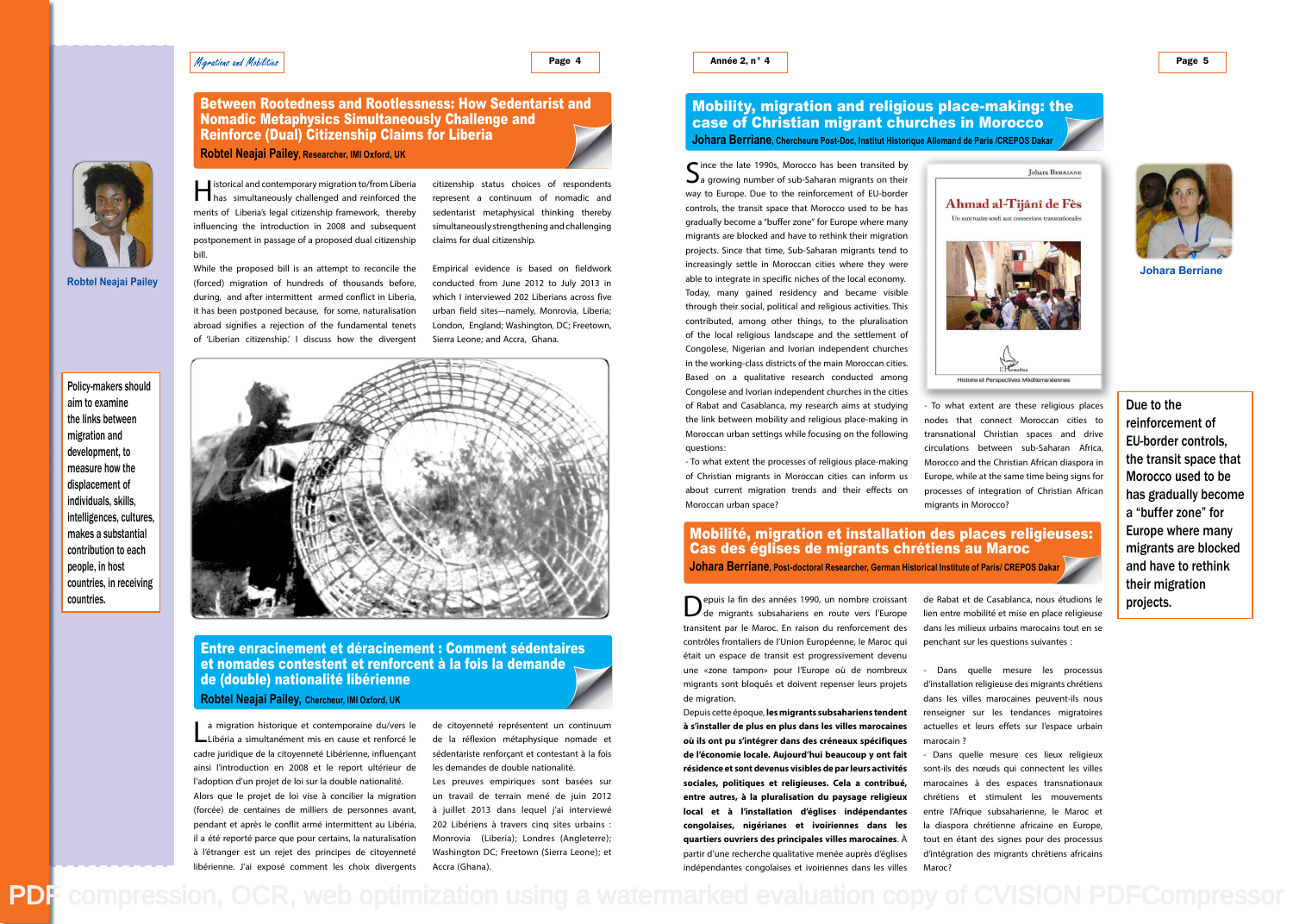

Page 6

 $L$ a Côte d'Ivoire constituait avant la crise militaropolitique de septembre 2002, l'animatrice principale des échanges commerciaux dans la sous-région économique ouest-africaine (Nassa, 2005). **Ces échanges sont concentrés sur les biens de consommation courante des industries nationales, les produits agricoles mais aussi sur les produits manufacturés réexportés du marché mondial**. Le petit commerce transfrontalier, généralement pratiqué dans l'informel, est la voie la plus adoptée par les acteurs du commerce. Ces trafics pour la plupart sont difficiles à appréhender car, leurs modalités, leurs effets économiques et spatiaux sont assez méconnus (Alida, 2011). Les femmes sont les acteurs clés de ces réseaux d'échanges commerciaux. Elles s'organisent le plus souvent autour des réseaux d'acteurs opérant en marge de la légalité. Comme le souligne Sindzingre (1998), les échanges frontaliers entre les acteurs de l'Afrique de l'ouest ne se font qu'en réseaux.

Par ailleurs, l'axe Abidjan-Accra-Lomé est la principale voie empruntée par les commerçantes ivoiriennes pour s'approvisionner en marchandises, du fait que les prix des marchandises au Ghana et au Togo sont relativement bas par rapport à ceux de la Côte d'Ivoire. Cependant, en Côte d'Ivoire les acteurs du commerce sont confrontés à de nombreuses difficultés: le racket, les menaces et autres harcèlements de la

Le commerce Abidjan - Lomé : Etude socioanthropologique des réseaux et stratégies marchandes des acteurs féminins ivoiriens **Yann Atto N'guessan, Masterante, Université Alassane Ouattara, Côte d'Ivoire**



 $\bigcap$  efore the military-political crisis of September  $\Box$  2002, Ivory-Coast was the main facilitator of trade in West-African economic sub-region (Nassa, 2005).

part des nombreux douaniers et autres fonctionnaires de la route aux frontières, etc. Pour Cissé et al (2014), l'un des handicaps au développement des échanges interétatiques en Afrique de l'Ouest est lié aux multiples postes de contrôles et les frais de toutes sortes (taxes officielles, redevances, prélèvements illicites etc.). Les difficultés s'observent aussi au niveau de l'approvisionnement de la marchandise (fluctuation des prix, vols, escroqueries etc.). En dépit des difficultés, ces commerçantes ivoiriennes traversant les frontières Abidjan-Lomé-Abidjan arrivent à toujours se maintenir dans leurs activités.

Cette recherche voudrait comprendre comment les commerçantes ivoiriennes constituent-elles leurs réseaux marchands et quelles sont les logiques et stratégies développées par celles-ci pour contourner les barrières aux échanges, existantes sur l'axe Abidjan - Lomé - Abidjan. Qualitative, la recherche a intégré aux commerçantes ivoiriennes concernées, diverses catégories d'intervenants : les grossistes, les douaniers, mais aussi des intermédiaires comme les agents de transit.

[PDF compression, OCR, web optimization using a watermarked evaluation copy of CVISION PDFCompressor](http://www.cvisiontech.com)

L'axe Abidjan-Accra-Lomé est la principale voie empruntée par les commerçantes ivoiriennes pour s'approvisionner en marchandises, du fait que les prix des marchandises au Ghana et au Togo sont relativement bas.

**These exchanges are essentially made of consumer goods, domestic industries, agricultural products but also on manufactured products re-exported from the world market**. The small cross-border trade, generally practiced in the informal sector, is the most widely adopted route by trade actors. These traffics for the most part are difficult to grasp because their modalities, their economic and spatial effects are quite unknown (Alida, 2011). Women are the key players in these trade networks.

They work along with actors operating in the fringe of legality. As Sindzingre (1998) points out, border trade between actors in West Africa are made only through networks. Moreover, the Abidjan - Accra - Lomé axis is the main route used by Ivorian traders to purchase goods, as commodity in Ghana and Togo are relatively cheap compared with those of Ivory-Coast. However, in Ivory Coast, as elsewhere in West Africa, traders face many difficulties with customs officers and other



#### Abidjan-Lomé trade : Socio-anthropological study of networks and market strategies of Ivorian female actors

#### **Yann Atto N'Guessan, Master Student, Alassane Ouattara University, Ivory Coast**

officials at the frontiers: racketeering, threats and other. For Cissé et Al (2014), the multiples checkpoints and expenses of all kind applied on the roads (official fees, illicit levies, etc.) are one of the obstacles to development of inter-state trade in West Africa. Despite the difficulties in supplying goods (fluctuations in prices, theft, fraud, etc.), these female Ivorian traders crossing the Abidjan-Lomé-Abidjan borders always manage to maintain their activities.

This research aims to understand how female Ivorian traders build their trading networks and which logics and strategies they deploy to circumvent the barriers to trade on the Abidjan-Lomé-Abidjan axis. This qualitative research includes various categories of stakeholders (wholesalers, customs officers, but also intermediaries such as transit agents) in addition to the Ivorian female traders concerned.



...However, in Ivory Coast, traders face many difficulties with customs officers and other officials at the frontiers: racketeering, threats and other.

**Yann Atto N'Guessan**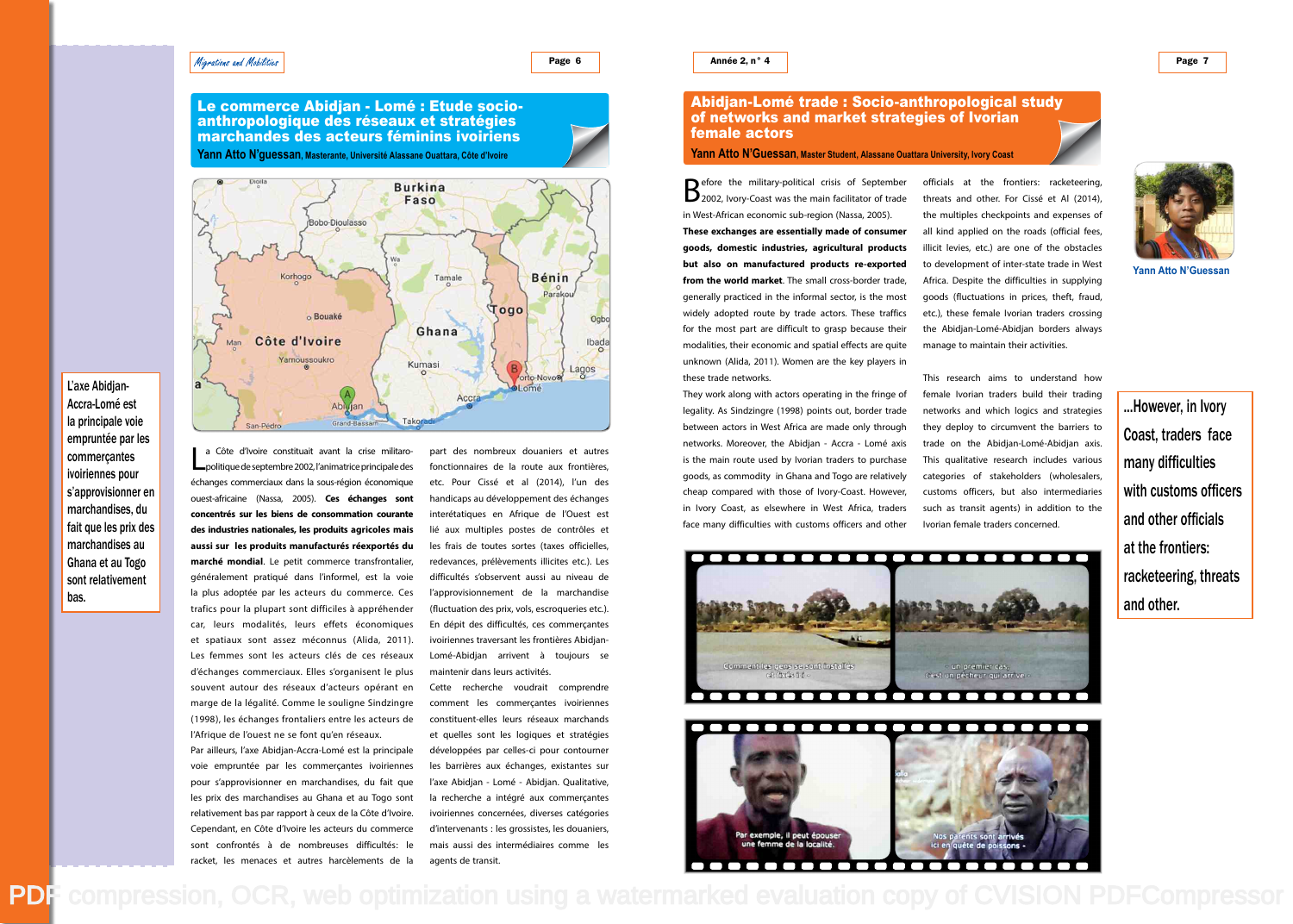#### Migrations and Mobilities

#### Page 8

Le positionnement ambivalent des autorités maliennes : entre résistance locale et valorisation nationale de la participation politique des « Maliens de l'extérieur »

Au Mali, l'étude de<br>ha participation des<br>migrants à des dispositifs la participation des migrants à des dispositifs de coopération internationale élucide des réactions contrastées en fonction des niveaux de

pouvoir local ou national. Cette hypothèse se fonde sur l'articulation de la politique nationale de valorisation des Maliens de l'extérieur qui s'est développée dans l'ère des réformes démocratiques au



**Sadio Soukouna, Politiste, Paris I Panthéon, France**

début des années 1990 à celle des collectivités locales maliennes en quête de légitimité politique.

Au Mali, hormis l'influence des associations de migrants sur la décentralisation, les élus locaux n'ont pas mené de politique spécifique en faveur des migrants. Ils ont plutôt participé aux initiatives des partenaires au développement et de l'État malien qui tendent à vouloir associer les groupements de migrants à la mise en œuvre du développement des collectivités locales. **Les représentations forgées par les pouvoirs locaux concernant la participation politique des migrants maliens à l'échelle locale ont permis de connaitre la nature de leur positionnement. Les autorités de Kayes ont manifesté, malgré un temps long d'activités de collaboration informelle avec les migrants ressortissants, une certaine résistance concernant la formalisation des relations de coopération décentralisée**. Cette réaction a été particulièrement observée lors de la signature de la convention tripartite de coopération décentralisée entre le Conseil régional d'Îlede-France, le Conseil régional de Kayes et la Coordination des associations de ressortissants des cercles de Kayes en France.

Ce positionnement des autorités du Conseil régional de Kayes s'inscrit dans un contexte historique particulier marqué par l'exercice de certaines fonctions régaliennes de l'État malien par les migrants. Il s'agit notamment d'investissements effectués par les migrants maliens, et ceci avant même la mise en œuvre de la décentralisation et l'arrivée des élus locaux dès 1999 dans la région de Kayes. Les élus de la région de Kayes ont ainsi pris

 $\prod_{re}$ n Mali, the study of the participation of migrants in international cooperation mechanisms reveals mixed reactions according to the local or national level of power. This hypothesis is based on the articulation of the national policy of valorization of the Malians living abroad, which was developed during democratic reforms in the early 1990s, to that of Malian local authorities seeking political legitimacy. In Mali, except the influence of migrant associations on decentralization, local elected officials did not pursue a specific policy toward migrants. Instead, they participated in initiatives of government and development partners, which tend to involve migrant groups in the development of local community. The representations made by the local authorities concerning the political participation of Malian migrants at the local level made it possible to know their positioning. **The Kayes authorities have demonstrated, despite a long period of informal collaboration with the national migrants, some resistance concerning the formalization of decentralized cooperation**. This reaction was particularly observed when the Tripartite Decentralized Co-operation Agreement was signed between the Ile-de-France Regional Council, the Kayes Regional Council and the Coordination of associations of nationals of the Kayes circles in France. This positioning of the authorities of the Kayes Regional Council is rooted in a particular historical context marked by the exercise of some sovereign functions of the Malian State by the migrants.

fonction dans un contexte local marqué par la reconnaissance du rôle des migrants installés en France et vis-à-vis desquels, il fallait légitimer le rôle des nouvelles autorités. Des relations complexes se sont mises en place entre les différents acteurs. La position des autorités maliennes s'est traduite par la crainte d'une ingérence politique des migrants installés en France. Elle permet notamment d'expliquer les résistances des autorités de Kayes vis-à-vis de la participation politique des ressortissants. En revanche, cette méfiance des élus locaux s'est heurtée à l'évolution des politiques de l'État malien qui ont vocation à soutenir les initiatives des migrants dans le pays d'origine. Loin d'être associée par les administrateurs étatiques à une menace, la figure du migrant était, au moment de la mise en œuvre de la décentralisation au Mali, évaluée en fonction du poids des investissements et des remises. Cette dernière logique est également parvenue à faire fléchir les responsables de Kayes initialement réticents face à l'inclusion des associations de ressortissants dans leur partenariat de coopération décentralisée. La résistance des autorités continue pourtant de se manifester malgré la signature d'accords de partenariat avec les ressortissants et révèle les difficultés d'inclusion des migrants dans des dispositifs politiques à l'échelle locale au Mali.

La position des autorités maliennes s'est traduite par la crainte d'une ingérence politique des migrants installés en France.

Elle permet notamment d'expliquer les résistances des autorités de Kayes vis-à-vis de la participation politique des ressortissants...

> These include investments made by Malian migrants, even before the implementation of decentralization and the arrival of local elected representatives in the Kayes

region in 1999.

The elected representatives of the Kayes region thus took office in a local context marked by the recognition of the role of migrants settled in France and toward which it was necessary to legitimize the role of the new authorities. Relationships between the different actors were complicated. The position of the Malian authorities expressed their fear of political interference by migrants. It explains the opposition of the Kayes authorities to the political participation of citizens abroad. But these local authorities are confronted with the evolution of the policies of the Malian State which promote the initiatives of migrants in the country of origin. Far from being considered as a competitive threat, for State executives, the figure of the migrant was at the time of the implementation of the decentralization in Mali evaluated according to the weight of their investments and remittances.

This last logic succeeded in making the initially reluctant Kayes responsible, to accept the inclusion of associations of nationals in their partnership of decentralized cooperation. However, local authorities continue to show opposition despite the partnership agreements signed with nationals. This reveals the difficulties to include migrants in local political arrangements in Mali.

### The ambivalent position of the Malian authorities: between local resistance and national valorization of the political participation of "Malians living abroad" **Sadio Soukouna, Politist, Paris I Pantheon, France**

**Sadio Soukouna**

...But these local authorities are confronted with the evolution of the policies of the Malian State which promote the initiatives of migrants in the country of origin. Far from being considered as a competitive threat, for State executives, the figure of the migrant was at the time of the implementation of the decentralization in Mali evaluated according to the weight of their investments and remittances.

**participation politique des migrants maliens à l'échelle locale ont permis de connaitre la nature de leur positionnement. Les autorités de Kayes ont manifesté, malgré un temps long d'activités de collaboration informelle avec les migrants ressortissants, une certaine résistance** 

**Les représentations forgées par les pouvoirs locaux concernant la concernant la formalisation des relations de coopération décentralisée.**



[PDF compression, OCR, web optimization using a watermarked evaluation copy of CVISION PDFCompressor](http://www.cvisiontech.com)